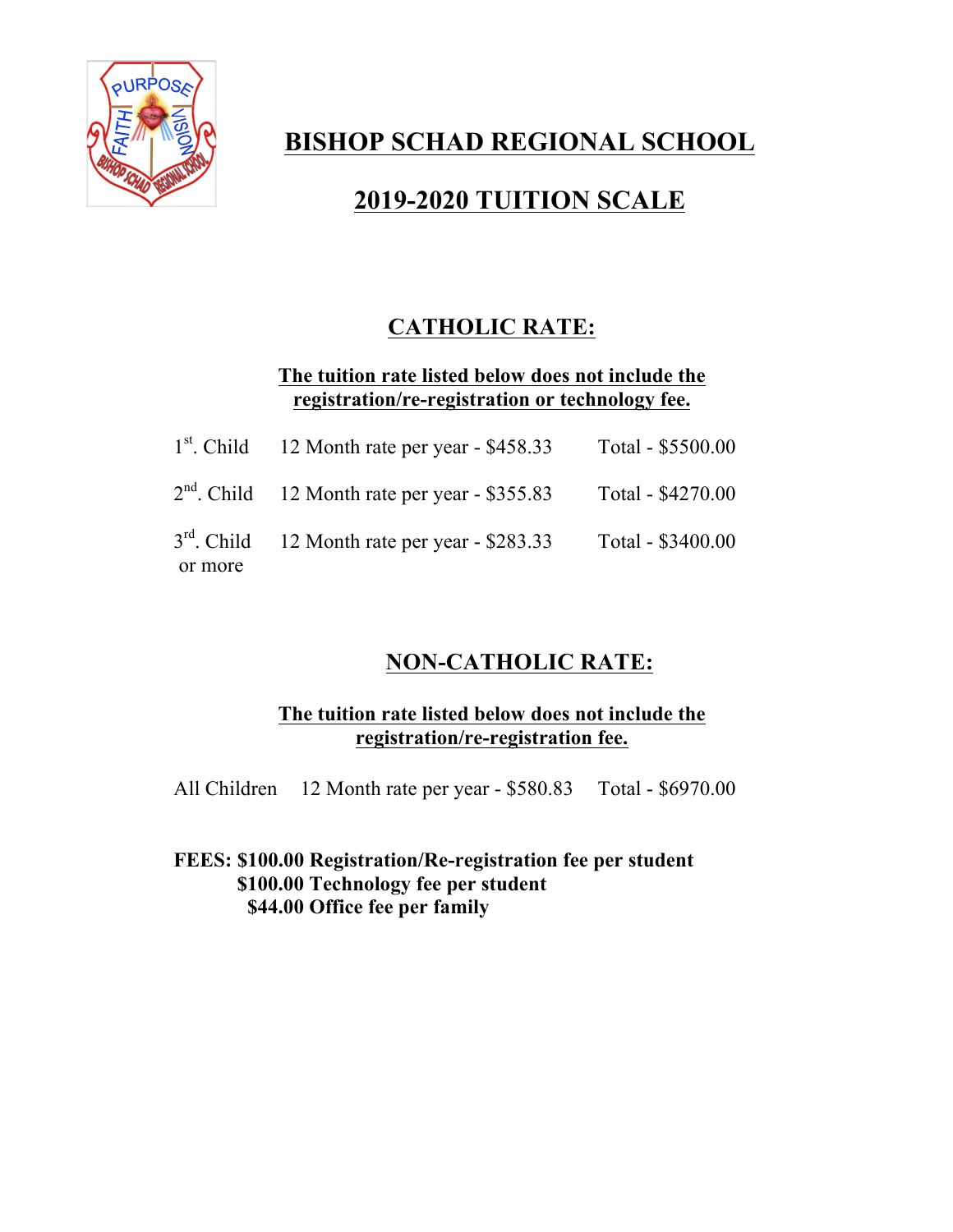## **Bishop Schad Buy One Get One Free Book Fair**

#### **Dear Parents and Families,**

The Scholastic BOGO Book Fair will be at our school Monday, May 20<sup>th</sup>, through Friday, May 24th.

This is a great opportunity to purchase books for summer reading. It is so important to encourage our children to read! A student who reads just 20 minutes per day will be exposed to 1.8 million words per year and can score in the 90<sup>th</sup> percentile on standardized tests.

In order to make our BOGO book fair a success, we need your help. If you would like to volunteer to help at the book fair, please text/call me, or complete the bottom portion and return it to the office to sign up. Thank you so much for your support throughout the school year!

Sincerely,

Lori Ferrari-DeCou Book Fair Chairperson

# **Sign me up to help at the Book Fair!**

Name Telephone

I am available to volunteer at the Book Fair:

Monday, May 20<sup>th</sup> 8am-10am 10am 10am-12p, Tuesday, May 21<sup>st</sup> 8am-10am 10am-12pm Wednesday, May 22<sup>nd</sup> 8am-10am 10am-12pm Thursday, May 23rd 8am-10am 10am 10am-12pm Friday, May 24<sup>th</sup> 8am-10am 10am 10am-12pm

© 2019 Scholastic Inc. All rights reserved. 15082 S19 • 500005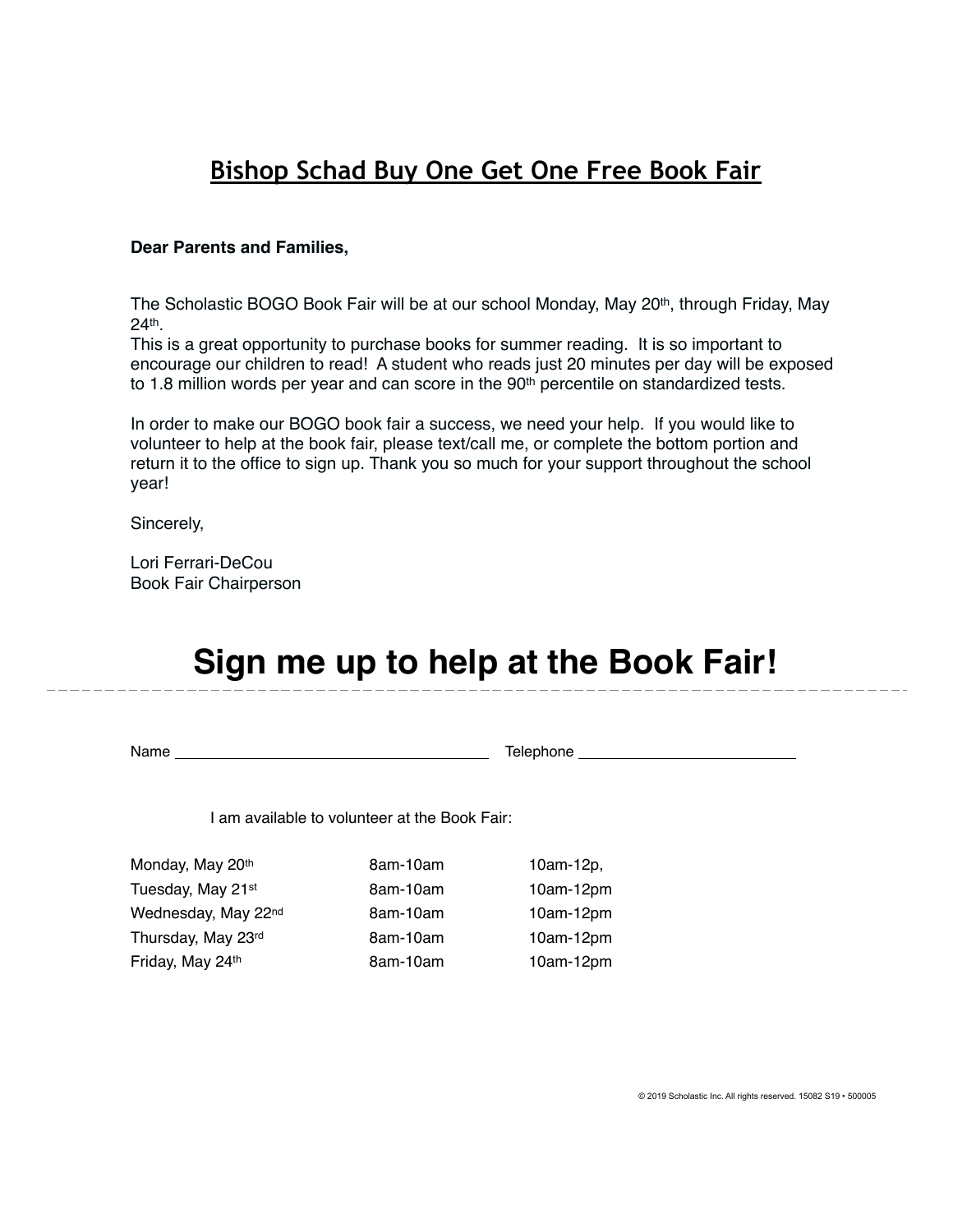## **BISHOP SCHAD REGIONAL SCHOOL**

### **20TH ANNUAL GOLF TOURNAMENT – MAY 11, 2019**

Thanks to the support of so many community businesses, we are thrilled to have created over 25 gift baskets for this event.

We would like to give BSR family and friends that will not be attending the event, the opportunity to purchase tickets to win some incredible prizes.

Please fill out the form below, and return it with payment to the office by Friday, May 10th, 2019. Please make checks payable to **BSR PTA.** 

**------------------------------------------------------------------------------------------------------------------- -----------------------** 

**Name: \_\_\_\_\_\_\_\_\_\_\_\_\_\_\_\_\_\_\_\_\_\_\_\_\_\_\_\_Total # of Tickets: \_\_\_\_\_\_\_\_\_** 

**Phone Number: \_\_\_\_\_\_\_\_\_\_\_\_\_\_\_\_\_\_\_\_ Total Cost: \_\_\_\_\_\_\_\_\_\_\_\_\_\_\_** 

Raffles can be purchased for \$3 each, 2 for \$5, 5 for \$10, 10 for \$20 or the best value…. a sheet of 26 tickets for \$25. If you purchase the sheet of tickets, your number will also be entered for 1 of 3 door prizes. You do not need to be present to win. You will be notified on Monday, May 13th. Over \$3000.00 in Prizes.

| Basket $#1$ _________                   | Basket #11 _______                                      | Basket #21 ______  |
|-----------------------------------------|---------------------------------------------------------|--------------------|
| Basket #2 _______                       | Basket #12 _______                                      | Basket #22 ______  |
| Basket #3 _______                       | Basket #13 _______                                      | Basket #23 _______ |
| <b>Basket #4</b> ______                 | Basket #14 _______                                      | Basket #24 ______  |
| Basket #5 _______                       | Basket #15                                              | Basket #25 _______ |
| Basket # 6 ______                       | Basket #16 _______                                      | Basket #26 ______  |
| <b>Basket #7</b> _______                | Basket #17 _______                                      | Basket #27 _______ |
| Basket #8 _______                       | Basket #18 _______                                      | Basket #28 ______  |
| Basket #9 $\_\_\_\_\_\_\_\_\_\_\_\_\_\$ | Basket #19 _______                                      |                    |
| <b>Basket #10 ______</b>                | Basket #20 _______                                      |                    |
|                                         | BIG BOARD \$10 PER BOX, NUMBERS 1 THROUGH 100 AVAILABLE |                    |
|                                         |                                                         |                    |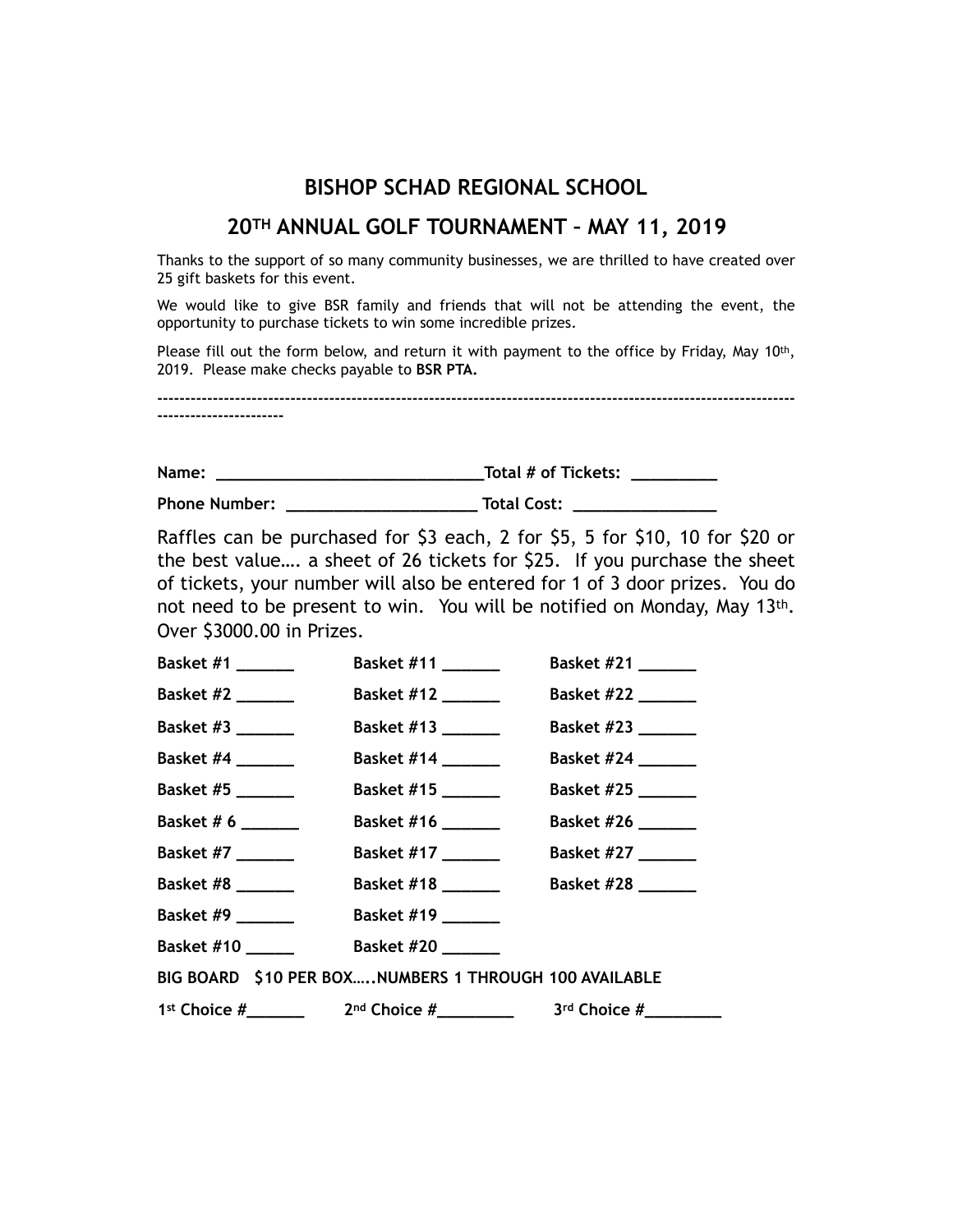

BISHOP SCHAD REGIONAL SCHOOL

#### **922 East Landis Avenue \* Vineland, New Jersey 08360 Phone: 856-691-4490 \* Fax: 856-691-5579 mainofc@bsrschool.org**

### **About the Cost of Your Child's Education at Bishop Schad Regional School, Vineland**

Bishop Schad Regional School recognizes the significant commitment you have made by choosing a Catholic school for your child. We thank you for entrusting us with your child's education and for being part of our school family.

The cost of a Catholic school education is shared by you, members of our faith community and others who believe in an education grounded in gospel values. This summary shows the actual cost to educate a child at Bishop Schad Regional School and the gap that must be filled in order to make that education possible.

You do not pay the full cost of your child's education at Bishop Schad Regional School.

| <b>Actual Cost Versus Full Tuition</b>         |             |  |  |
|------------------------------------------------|-------------|--|--|
| 1. Actual Cost to Educate (ACE) per<br>student | \$10,320.19 |  |  |
| 2. Full published tuition for 2019-20          | \$5,500.00  |  |  |
| 3. Gap $(1-2)^*$                               | \$4,270.00  |  |  |

\*The gap for an individual student may be greater based on discounts for families with multiple students and/or needs-based tuition assistance.

#### **About the cost and tuition**

The "Actual Cost to Educate (ACE)" cannot be accurately calculated until after the close of a school year. As a result, the ACE shown above is for the 2019-20 school year. Tuition amounts shown above are for the current school year. Since the ACE typically increases every year, the gap will likely be higher once the ACE for the current school year is determined.

#### **Funding the gap**

Parishes in the Diocese of Camden support Catholic schools through the Interparochial Catholic School Fund (ICSF), a pooled resource that is allocated among the elementary schools each year. ICSF funds cover a portion of the gap; fundraisers and annual fund appeals, gifts and donations, and grants make up the difference.